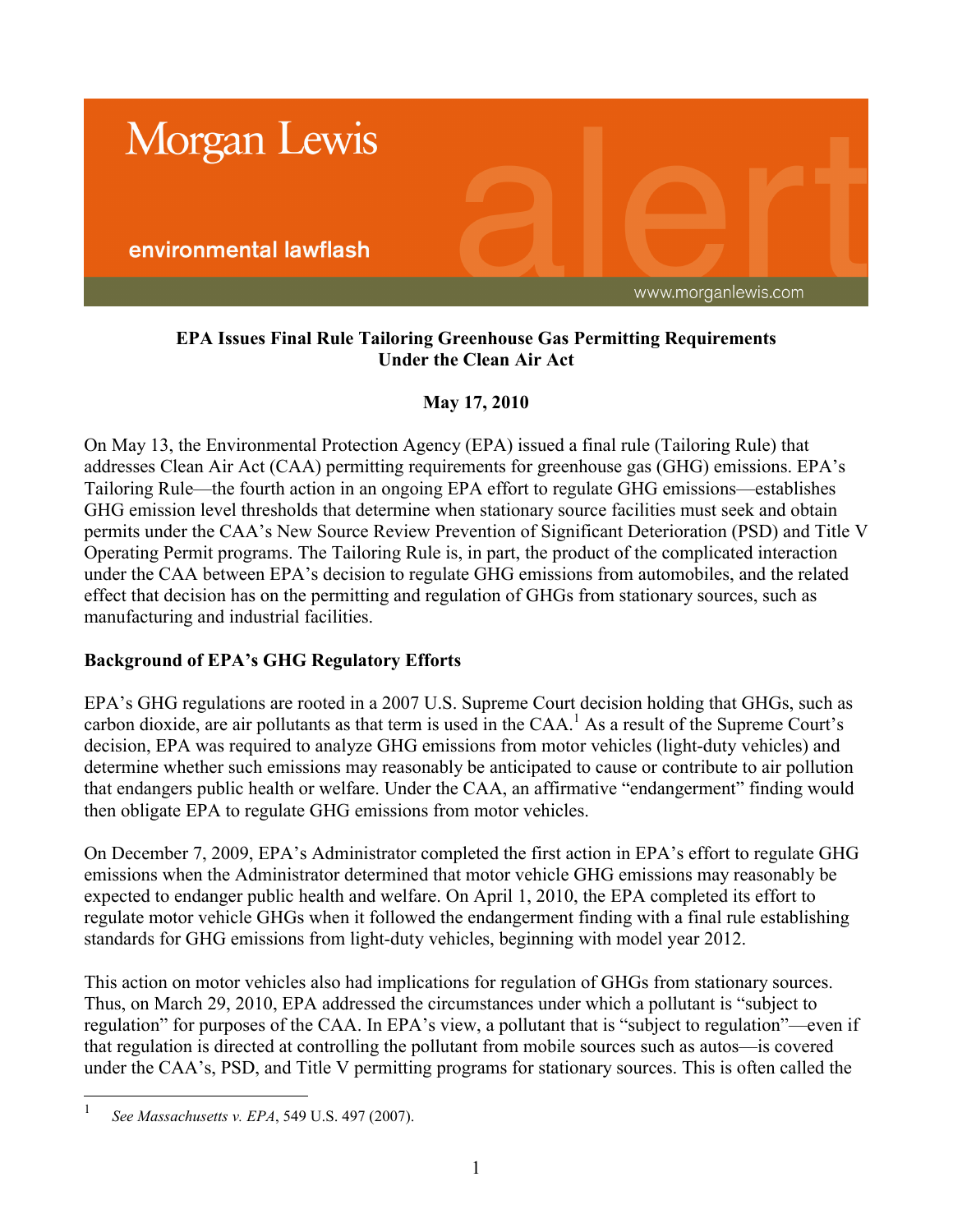"triggering effect" of the light-duty vehicle rule.

Under EPA's interpretation, announced in March, a CAA pollutant is "subject to regulation," and thus subject to PSD and Title V permitting requirements that stationary sources must secure, when a federal regulatory requirement to control emissions of that pollutant "takes effect." Although the light-duty vehicle rule was made final in April 2010, in an interpretive memo issued in late March, EPA announced its view that the light-duty vehicle rule "takes effect" January 2, 2011, the first date on which model year 2012 autos may be sold. As a consequence of these actions and interpretations, in EPA's view, GHG regulation will become part of the CAA's PSD and Title V permitting programs on January 2, 2011. The Tailoring Rule, the fourth action in its GHG regulatory efforts, is an effort to "phase in" application of the PSD and Title V Operating Permit programs to stationary source facilities that emit GHGs.

## **Scope of Tailoring Rule**

The CAA provides that major stationary sources are subject to the CAA's PSD and Title V permitting program. The PSD permitting program applies to certain new sources or certain modifications of existing sources. In the absence of a Tailoring Rule, the emission thresholds that would trigger a facility needing to secure permits for GHG emissions would be either 100 or 250 tons per year, depending on the facility type. Applying those thresholds would result in tens of thousands of facilities requiring PSD permits and millions requiring Title V operating permits. By comparison, currently permitting agencies issue only several hundred PSD permits per year. Thus, absent adjustments in the permitting thresholds, the permitting system faced a major crisis. EPA's Tailoring Rule is an effort to address this problem, by phasing in the CAA's PSD and Title V requirements in several steps.

Step One of the Tailoring Rule covers the period between January 2, 2011 and June 30, 2011. During the Step One period:

- Only sources currently subject to the PSD permitting program because of emissions related to pollutants traditionally regulated under the PSD program will also be subject to PSD permitting requirements for their GHG emissions. For such projects, GHG increases of 75,000 tons per year or more require the project to determine and incorporate the Best Available Control Technology.
- Similarly, only sources currently subject to the Title V permitting program will be subject to Title V permitting requirements for their GHG emissions.
- No sources would be subject to CAA permitting requirements due solely to GHG emissions.

For example, a stationary source that is not presently subject to PSD or Title V permitting requirements during the Step One period would not be subject to the PSD permitting program even if the stationary source's GHG emissions increased by 75,000 tons per year or more.

Step Two of the Tailoring Rule covers the period between July 1, 2011 and June 30, 2013. During the Step Two period:

• PSD permitting requirements will apply to new sources that result in GHG emissions of at least 100,000 tons per year, even if the new source does not exceed the permitting thresholds for other pollutants. Modifications of existing facilities that increase GHG emissions by at least 75,000 tons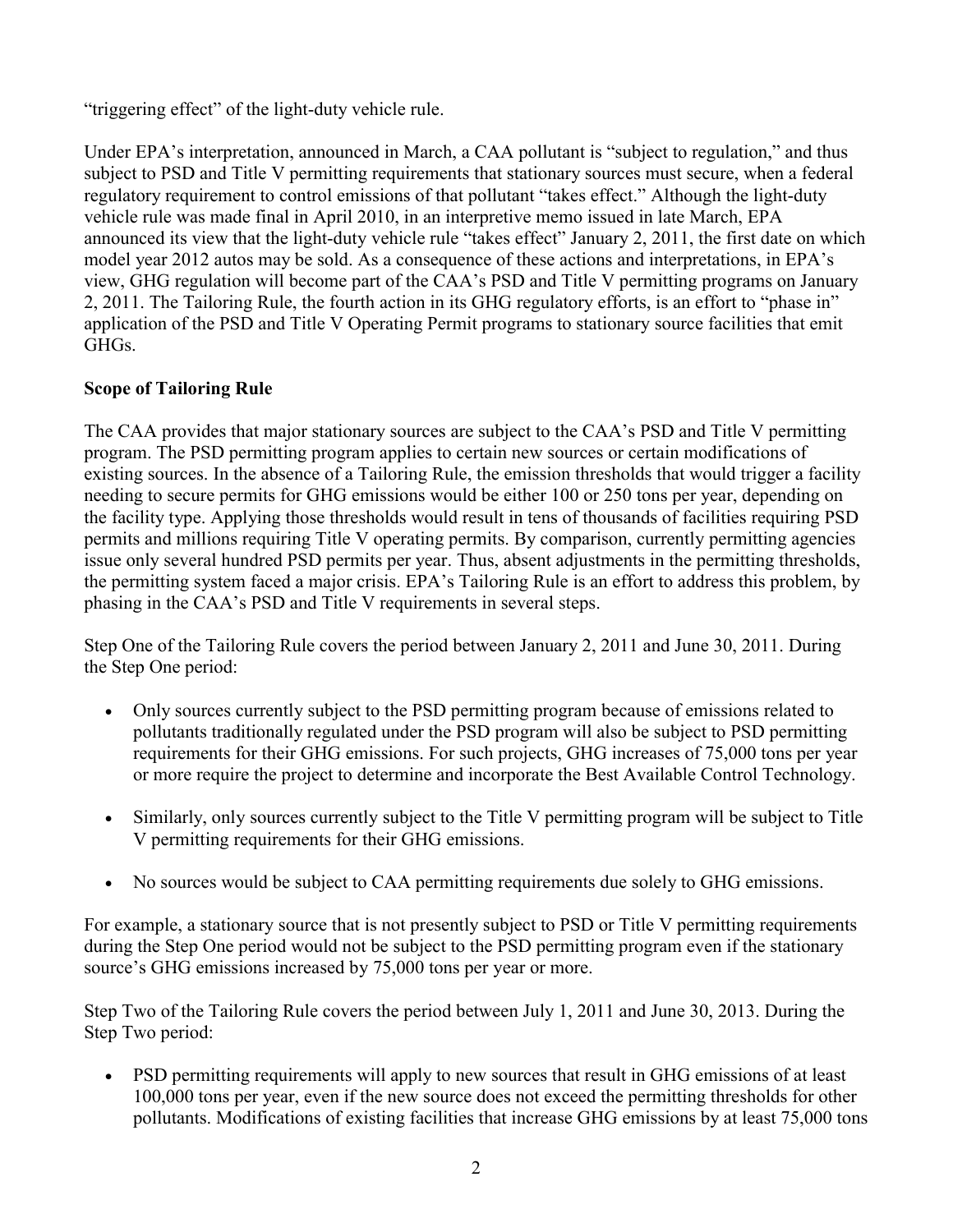per year will be subject to the permitting requirements, even if the modifications will not exceed the permitting thresholds for other pollutants.

 Title V permitting requirements will cover sources that emit GHGs of at least 100,000 tons per year, even if the permitting requirements would not apply based on emissions of other pollutants.

Step Three of the Tailoring Rule will involve a new rulemaking undertaken by EPA, to begin in 2011 and conclude no later than July 1, 2012. The rulemaking will consider phasing in additional GHG permitting, and will also address whether certain small sources that would otherwise be regulated by the CAA can be permanently excluded from CAA permitting. EPA also explains that if a new rule results from Step 3, CAA permitting will not be required for sources with GHG emissions below 50,000 tons per year, and EPA will not require permits for smaller sources until at least April 30, 2016.

#### **Outstanding Issues**

Each of EPA's actions relating to GHGs will be challenged in the federal D.C. Circuit Court of Appeals. Legal challenges are already pending against EPA's December 2009 endangerment finding, March 2010 interpretive memorandum, and April 2010 light-duty vehicle rule. Legal challenges are also certain to be filed with regard to EPA's Tailoring Rule.

Additionally, federal legislation is pending that, if enacted, would remove the EPA's authority to regulate GHGs in the manner in which EPA is presently proceeding. For example, the American Clean Energy and Security Act of 2009, which was passed by the House of Representatives in June 2009, would establish a different GHG regulatory scheme (a scheme commonly called "cap and trade") and would significantly limit EPA's authority to regulate GHG emissions using traditional permitting authorities.

Similarly, the American Power Act introduced by Senators Kerry (D-Mass.) and Lieberman (I-Conn.) in May 2010 proposes to amend the CAA so that GHGs would not be regulated using traditional CAA permitting requirements. For now, however, facility managers must evaluate new facility construction and facility modifications, taking into account these new regulatory requirements and the additional cost and delay that the new permitting rules will impose.

If you have any questions or would like more information on any of the issues discussed in this LawFlash, please contact any of the following Morgan Lewis attorneys:

| Washington, D.C.                   |              |                               |
|------------------------------------|--------------|-------------------------------|
| Ronald J. Tenpas                   | 202.739.5435 | rtenpas $@$ morganlewis.com   |
| William H. Lewis, Jr.              | 202.739.5145 | $w$ lewis@morganlewis.com     |
| Levi McAllister                    | 202.739.5837 | Imcallister@morganlewis.com   |
| Philadelphia<br>Jeffrey N. Hurwitz | 215.963.5700 | $j$ hurwitz@morganlewis.com   |
| Princeton                          |              |                               |
| Christopher J. McAuliffe           | 609.919.6619 | $c$ mcauliffe@morganlewis.com |